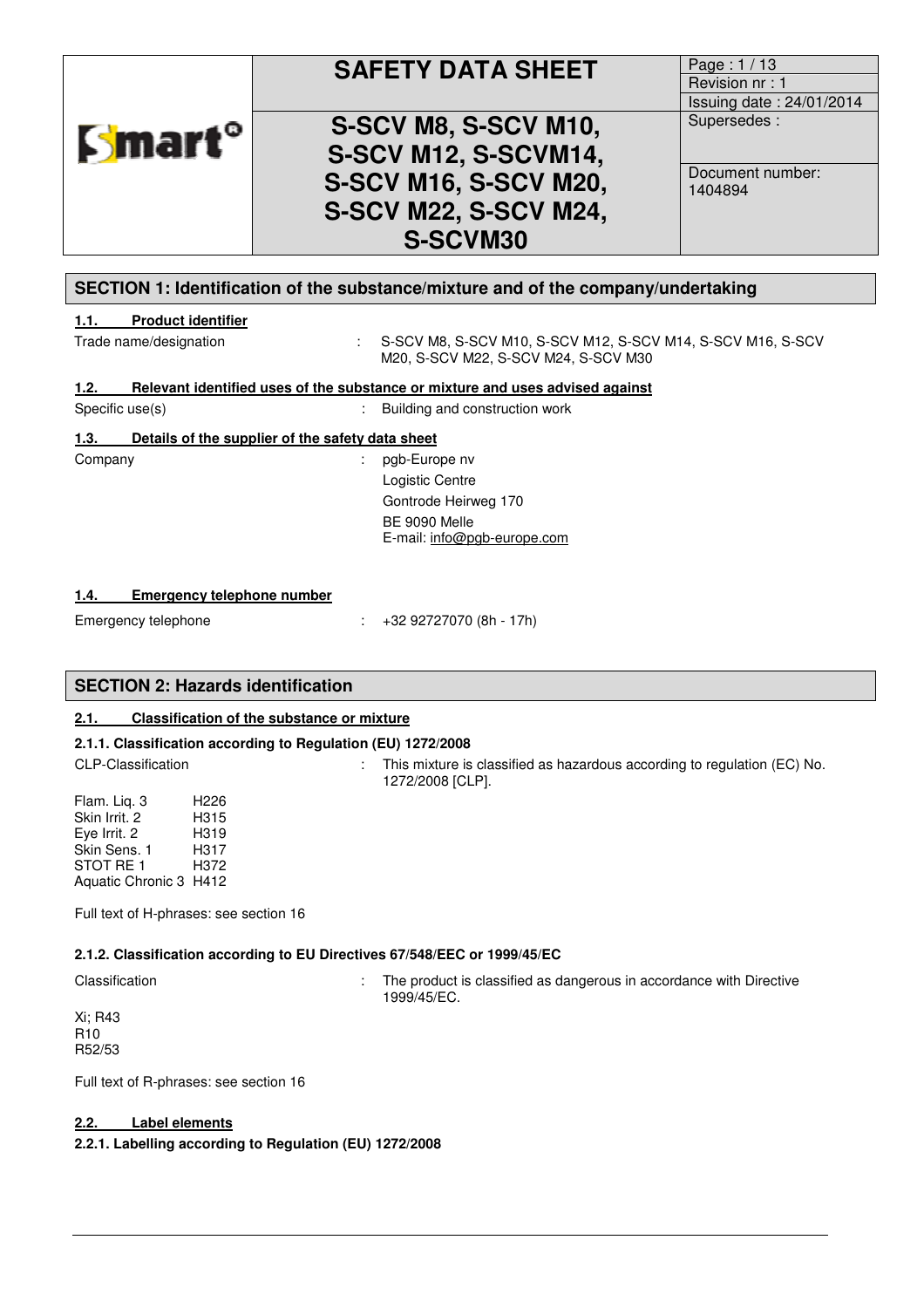| <b>Smart</b> °           | <b>SAFETY DATA SHEET</b><br>S-SCV M8, S-SCV M10,<br>S-SCV M12, S-SCVM14,<br><b>S-SCV M16, S-SCV M20,</b><br><b>S-SCV M22, S-SCV M24,</b><br><b>S-SCVM30</b>                                                                                                                                                                                                                                                                                              | Page: 2/13<br>Revision nr: 1<br>Issuing date: 24/01/2014<br>Supersedes:<br>Document number:<br>1404894 |
|--------------------------|----------------------------------------------------------------------------------------------------------------------------------------------------------------------------------------------------------------------------------------------------------------------------------------------------------------------------------------------------------------------------------------------------------------------------------------------------------|--------------------------------------------------------------------------------------------------------|
| CLP pictograms           | GHS02<br>GHS07                                                                                                                                                                                                                                                                                                                                                                                                                                           |                                                                                                        |
| Signal word              | GHS08<br>Danger                                                                                                                                                                                                                                                                                                                                                                                                                                          |                                                                                                        |
| Contains                 | Dibenzoyl peroxide                                                                                                                                                                                                                                                                                                                                                                                                                                       |                                                                                                        |
| <b>Hazard statements</b> | H226 - Flammable liquid and vapour.<br>H315 - Causes skin irritation.<br>H317 - May cause an allergic skin reaction.<br>H319 - Causes serious eye irritation.<br>H372 - Causes damage to organs through prolonged or repeated exposure.<br>H412 - Harmful to aquatic life with long lasting effects.                                                                                                                                                     |                                                                                                        |
| Precautionary statements | P210 - Keep away from heat/sparks/open flames/hot surfaces. - No smoking.<br>P280 - Wear protective gloves/protective clothing/eye protection/face protection.<br>P303+P361+P353 - IF ON SKIN (or hair): Remove/Take off immediately all<br>contaminated clothing. Rinse skin with water/shower.<br>P305+P351+P338 - IF IN EYES: Rinse cautiously with water for several minutes.<br>Remove contact lenses, if present and easy to do. Continue rinsing. |                                                                                                        |
| Not relevant             | 2.2.2. Labelling according to Directives (67/548 - 1999/45)                                                                                                                                                                                                                                                                                                                                                                                              |                                                                                                        |

## **2.3. Other hazards**

Other hazards which do not result in classification

: Results of PBT and vPvB assessment : This information is not available.

# **SECTION 3: Composition/information on ingredients**

# **3.1. Substances**

Not applicable

# **3.2. Mixtures**

| Substance name                   | <b>Product identifier</b>                                                                              | $\%$        | <b>Classification according to</b><br>Directive 67/548/EEC                                                                                                               |  |  |
|----------------------------------|--------------------------------------------------------------------------------------------------------|-------------|--------------------------------------------------------------------------------------------------------------------------------------------------------------------------|--|--|
| Styrene                          | (CAS No.) 100-42-5<br>(EC No) 202-851-5<br>(EC Index) 601-026-00-0<br>(REACH-no) 01-2119457861-32-XXXX | $1 - 10$    | R <sub>10</sub><br>Xn; R20<br>Xn: R48/20<br>Xn; R65<br>Xi: R36/37/38                                                                                                     |  |  |
| Dibenzoyl peroxide               | (CAS No.) 94-36-0<br>(EC No) 202-327-6<br>(EC Index) 617-008-00-0<br>(REACH-no) 01-2119511472-50-XXXX  | $0.5 - 2.5$ | E: R3<br>O: R7<br>Xi: R36<br>Xi: R43<br>N: R50/53                                                                                                                        |  |  |
| 1,1'-(p-tolylimino)dipropan-2-ol | (CAS No.) 38668-48-3<br>(EC No) 254-075-1                                                              | $0 - 1$     | T: R25<br>Xi: R41<br>R52/53                                                                                                                                              |  |  |
| Substance name                   | <b>Product identifier</b>                                                                              | $\%$        | <b>Classification according to</b><br><b>Regulation (EC) No. 1272/2008</b><br>[CLP]                                                                                      |  |  |
| Styrene                          | (CAS No.) 100-42-5<br>(EC No) 202-851-5<br>(EC Index) 601-026-00-0<br>(REACH-no) 01-2119457861-32-XXXX | $1 - 10$    | Flam. Lig. 3, H226<br>Acute Tox. 4 (Inhalation:dust, mist), H332<br>Skin Irrit. 2, H315<br>Eye Irrit. 2, H319<br>STOT SE 3, H335<br>STOT RE 1. H372<br>Asp. Tox. 1, H304 |  |  |
| Dibenzoyl peroxide               | (CAS No.) 94-36-0<br>(EC No) 202-327-6<br>(EC Index) 617-008-00-0<br>(REACH-no) 01-2119511472-50-XXXX  | $0.5 - 2.5$ | Org. Perox. B, H241<br>Eye Irrit. 2, H319<br>Skin Sens. 1. H317<br>Aquatic Acute 1, H400                                                                                 |  |  |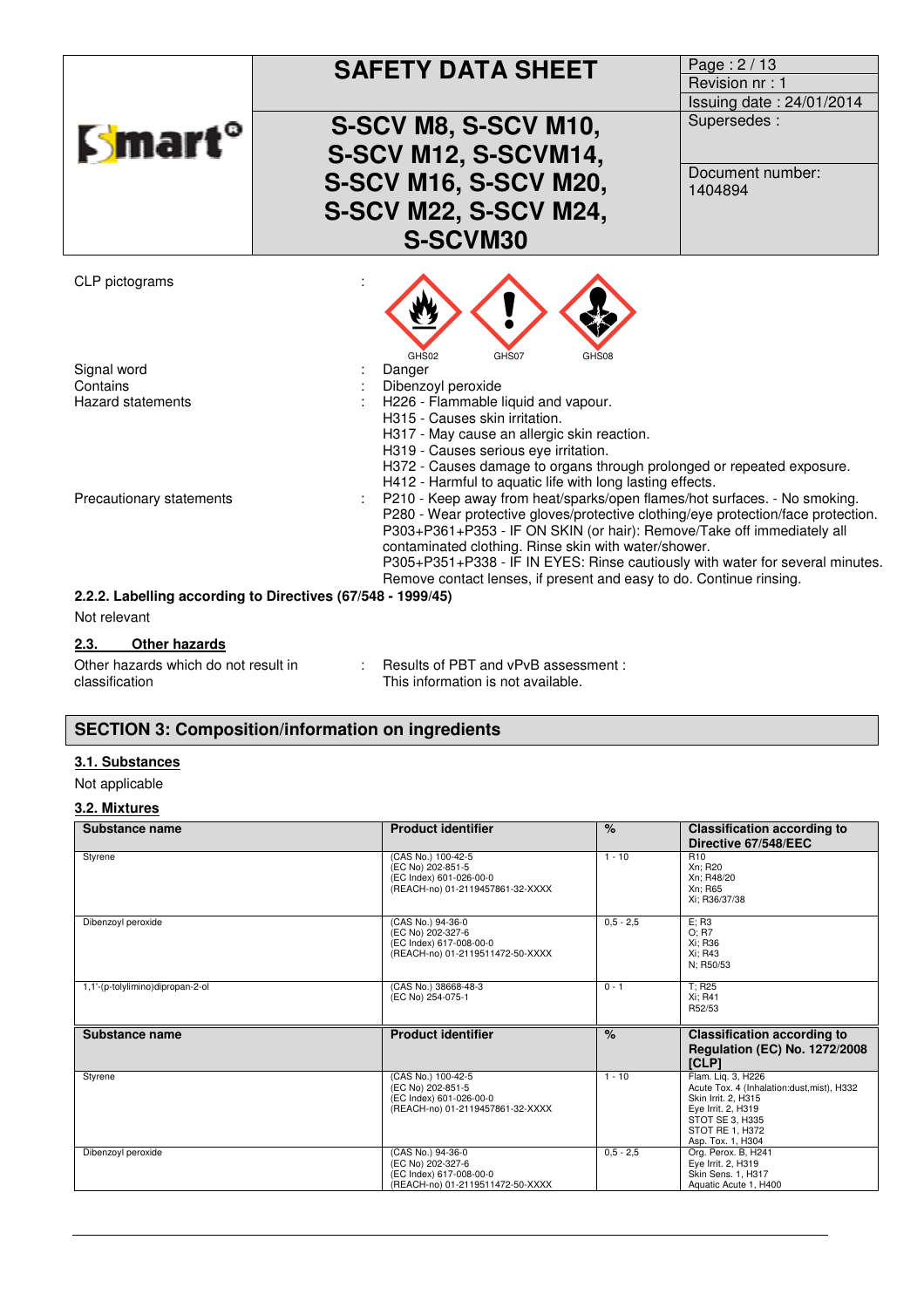| S-SCV M8, S-SCV M10,<br>Smart°<br>S-SCV M12, S-SCVM14,<br><b>S-SCV M16, S-SCV M20,</b><br><b>S-SCV M22, S-SCV M24,</b><br><b>S-SCVM30</b> | Issuing date: 24/01/2014<br>Supersedes:<br>Document number:<br>1404894 |  |
|-------------------------------------------------------------------------------------------------------------------------------------------|------------------------------------------------------------------------|--|

| Substance name                   | <b>Product identifier</b>                 | $\%$  | Classification according to<br><b>Regulation (EC) No. 1272/2008</b><br><b>ICLPI</b> |
|----------------------------------|-------------------------------------------|-------|-------------------------------------------------------------------------------------|
| 1,1'-(p-tolylimino)dipropan-2-ol | (CAS No.) 38668-48-3<br>(EC No) 254-075-1 | 0 - 1 | Acute Tox. 2 (Oral), H300<br>Eve Dam. 1. H318<br>Aquatic Chronic 3, H412            |

Full text of R-, H- and EUH-phrases: see section 16

Identification of the mixture **interest and the mixture** intervalsed the Mixture

| <b>SECTION 4: First aid measures</b>                                |                                                                                                                                                                                                               |
|---------------------------------------------------------------------|---------------------------------------------------------------------------------------------------------------------------------------------------------------------------------------------------------------|
| Description of first aid measures<br>4.1.                           |                                                                                                                                                                                                               |
| Inhalation.                                                         | $\pm$ Move to fresh air.<br>Keep warm and in a quiet place.<br>Call a physician if symptoms occur.                                                                                                            |
| Skin contact                                                        | : Take off all contaminated clothing immediately.<br>After contact with skin, wash immediately with plenty of water<br>Call a physician if irritation develops or persists.                                   |
| Eye contact                                                         | Rinse immediately with plenty of water, also under the eyelids, for at least<br>15 minutes.<br>Consult a physician if necessary.                                                                              |
| Ingestion                                                           | : Consult a physician.                                                                                                                                                                                        |
| Additional advice                                                   | : First aider needs to protect himself.<br>See also section 8<br>Never give anything by mouth to an unconscious person.<br>Show this safety data sheet to the doctor in attendance.<br>Treat symptomatically. |
| Most important symptoms and effects, both acute and delayed<br>4.2. |                                                                                                                                                                                                               |
| Inhalation                                                          | : No adverse effects are expected. May be irritating.                                                                                                                                                         |
| Skin contact                                                        | : Causes skin irritation. May cause allergic skin reaction.                                                                                                                                                   |
| Eye contact                                                         | : Causes serious eye irritation.                                                                                                                                                                              |
| Ingestion                                                           | : No adverse effects are expected.                                                                                                                                                                            |
| Other adverse effects                                               | : Causes damage to organs through prolonged or repeated exposure.                                                                                                                                             |

#### **4.3. Indication of any immediate medical attention and special treatment needed**

No data available

# **SECTION 5: Firefighting measures 5.1. Extinguishing media**  Suitable extinguishing media : Use water spray, alcohol-resistant foam, dry chemical or carbon dioxide. Extinguishing media which shall not be used : High volume water jet for safety reasons **5.2. Special hazards arising from the substance or mixture**  Fire hazard **Example 2018** Flammable liquid and vapour.

| Tile Hazalu      | <u>Fiammable liquid and vapour.</u>                                                                                                                                 |
|------------------|---------------------------------------------------------------------------------------------------------------------------------------------------------------------|
| Specific hazards | : Possible decomposition products are: COx.<br>Fire residues and contaminated fire extinguishing water must be disposed of in<br>accordance with local regulations. |
|                  |                                                                                                                                                                     |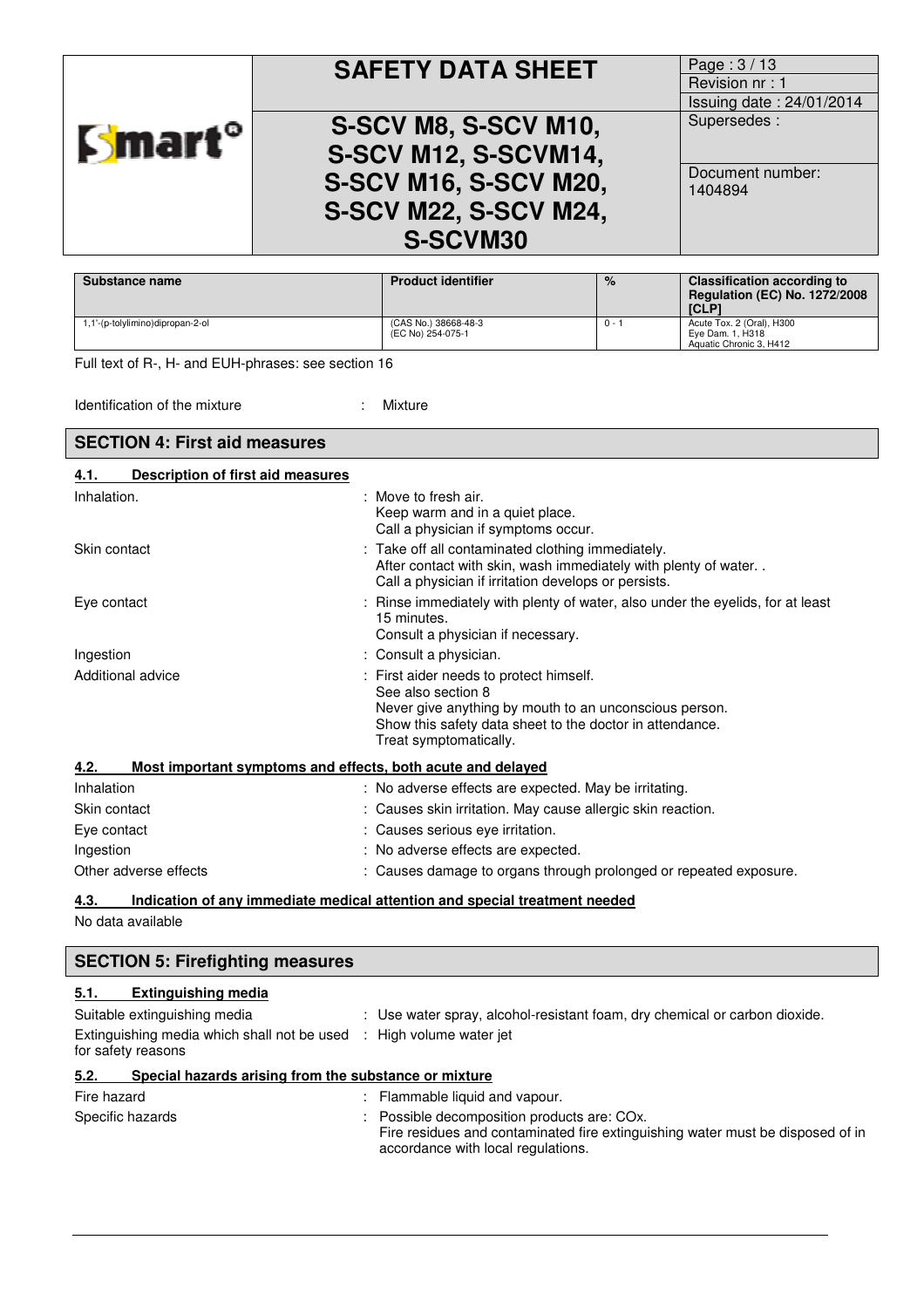| <b>Smart</b> ° | <b>SAFETY DATA SHEET</b>                                                                                                 | Page: 4/13<br>Revision nr: 1<br>Issuing date: 24/01/2014 |
|----------------|--------------------------------------------------------------------------------------------------------------------------|----------------------------------------------------------|
|                | S-SCV M8, S-SCV M10,<br>S-SCV M12, S-SCVM14,<br><b>S-SCV M16, S-SCV M20,</b><br><b>S-SCV M22, S-SCV M24,</b><br>S-SCVM30 | Supersedes:<br>Document number:<br>1404894               |

#### **5.3. Advice for firefighters**

| Advice for firefighters | : Special protective equipment for firefighters<br>In the event of fire, cool tanks with water spray.                |
|-------------------------|----------------------------------------------------------------------------------------------------------------------|
|                         | Keep away from open flames, hot surfaces and sources of ignition.<br>No smoking.                                     |
|                         | Fire residues and contaminated fire extinguishing water must be disposed of<br>in accordance with local regulations. |

#### **SECTION 6: Accidental release measures**

| 6.1.                                                         | Personal precautions, protective equipment and emergency procedures                                                                                                                                                                                                                                                                                                            |
|--------------------------------------------------------------|--------------------------------------------------------------------------------------------------------------------------------------------------------------------------------------------------------------------------------------------------------------------------------------------------------------------------------------------------------------------------------|
| Advice for non-emergency personnel                           | : Evacuate personnel to safe areas.<br>Wear personal protective equipment.<br>See also section 8<br>Ensure adequate ventilation.<br>Avoid contact with skin, eyes and clothing.<br>Do not breathe vapours/dust.<br>Keep away from open flames, hot surfaces and sources of ignition.<br>Ensure all equipment is electrically grounded before beginning transfer<br>operations. |
| Advice for emergency responders                              | Take precautionary measures against static discharges.<br>Only qualified personnel equipped with suitable protective equipment may<br>intervene.<br>See also section 8.                                                                                                                                                                                                        |
| 6.2.<br><b>Environmental precautions</b>                     |                                                                                                                                                                                                                                                                                                                                                                                |
| Environmental precautions                                    | : Do not flush into surface water or sanitary sewer system.                                                                                                                                                                                                                                                                                                                    |
| Methods and material for containment and cleaning up<br>6.3. |                                                                                                                                                                                                                                                                                                                                                                                |
| Methods for cleaning up                                      | : Prevent further leakage or spillage if safe to do so.<br>Take up mechanically and collect in suitable container for disposal.<br>Sweep up and shovel into suitable containers for disposal.<br>Dam up.<br>Dispose of in accordance with local regulations.<br>Local authorities should be advised if significant spillages cannot be<br>contained.                           |
| 6.4.<br>Reference to other sections                          |                                                                                                                                                                                                                                                                                                                                                                                |

See also section 8 See also section 13.

## **SECTION 7: Handling and storage**

# **7.1. Precautions for safe handling**

Handling **Ensure adequate ventilation.** Ensure adequate ventilation. See also section 8. Avoid contact with skin, eyes and clothing. Do not breathe vapours/dust. Ensure all equipment is electrically grounded before beginning transfer operations. Take any precaution to avoid mixing with Incompatible materials Take care to avoid waste and spillage when weighing, loading and mixing the product.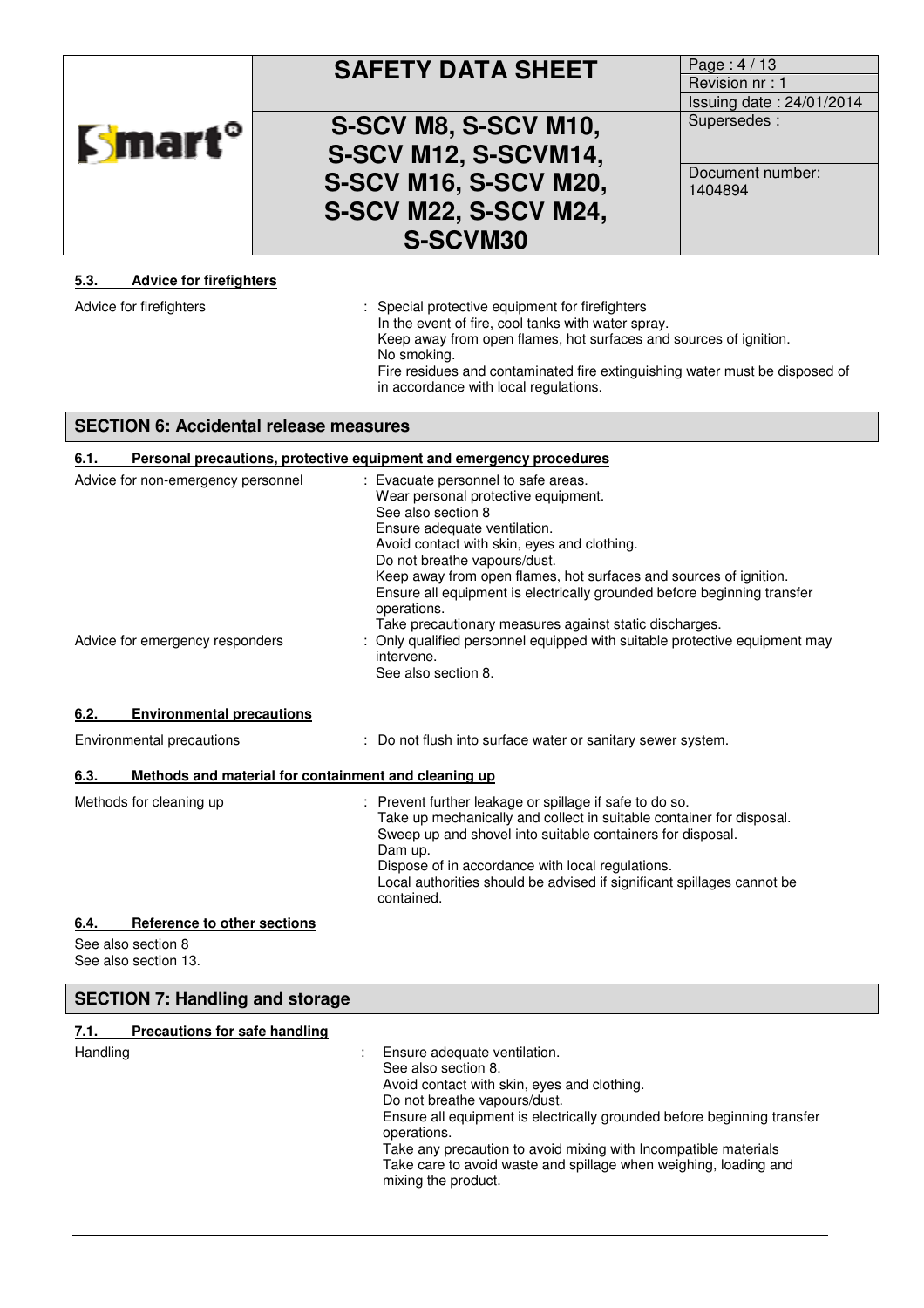| <b>Smart</b> ° | <b>SAFETY DATA SHEET</b>                                                                  | Page: 5/13<br>Revision nr: 1<br>Issuing date: 24/01/2014 |
|----------------|-------------------------------------------------------------------------------------------|----------------------------------------------------------|
|                | S-SCV M8, S-SCV M10,<br>S-SCV M12, S-SCVM14,                                              | Supersedes:                                              |
|                | S-SCV M16, S-SCV M20,<br><b>S-SCV M22, S-SCV M24,</b>                                     | Document number:<br>1404894                              |
|                | S-SCVM30                                                                                  |                                                          |
|                | Do not burn, or use a cutting torch on, the empty drum.<br>Do not puncture or incinerate. |                                                          |

|  |  |            | D) |
|--|--|------------|----|
|  |  | $\cdot$ H: |    |

|         | Hygiene measures                                             | Handle in accordance with good industrial hygiene and safety practice.<br>Wash hands before breaks and immediately after handling the product.<br>Remove and wash contaminated clothing before re-use.                          |
|---------|--------------------------------------------------------------|---------------------------------------------------------------------------------------------------------------------------------------------------------------------------------------------------------------------------------|
| 7.2.    | Conditions for safe storage, including any incompatibilities |                                                                                                                                                                                                                                 |
| Storage |                                                              | Keep tightly closed in a dry, cool and well-ventilated place.<br>Keep away from open flames, hot surfaces and sources of ignition.<br>Keep away from food, drink and animal feedingstuffs.<br>Keep at temperatures below 25 °C. |

Keep away from heat. Protect from sunlight.

section 10.

Do not store near or with any of the incompatible materials listed in

#### **7.3 Specific end use(s)**

No data available

# **SECTION 8: Exposure controls/personal protection**

## **8.1. Control parameters**

Exposure limit(s) in the set of the set of the set of the set of the set of the set of the set of the set of the set of the set of the set of the set of the set of the set of the set of the set of the set of the set of the

| Styrene (100-42-5) |                                                                    |                                                                                                                                                                                                                                                                                                                        |
|--------------------|--------------------------------------------------------------------|------------------------------------------------------------------------------------------------------------------------------------------------------------------------------------------------------------------------------------------------------------------------------------------------------------------------|
| Austria            | MAK (mg/m <sup>3</sup> )                                           | 340 mg/m <sup>3</sup>                                                                                                                                                                                                                                                                                                  |
| Austria            | MAK (ppm)                                                          | 20 ppm                                                                                                                                                                                                                                                                                                                 |
| Austria            | MAK Short time value (ppm)                                         | 80 ppm                                                                                                                                                                                                                                                                                                                 |
| Belgium            | Limit value (mg/m <sup>3</sup> )                                   | $216$ mg/m <sup>3</sup>                                                                                                                                                                                                                                                                                                |
| Belgium            | Limit value (ppm)                                                  | 50 ppm                                                                                                                                                                                                                                                                                                                 |
| Belgium            | Short time value (mg/m <sup>3</sup> )                              | 432 mg/m <sup>3</sup>                                                                                                                                                                                                                                                                                                  |
| Belgium            | Short time value (ppm)                                             | 100 ppm                                                                                                                                                                                                                                                                                                                |
| <b>Bulgaria</b>    | OEL TWA (mg/m <sup>3</sup> )                                       | 85,0 mg/m <sup>3</sup>                                                                                                                                                                                                                                                                                                 |
| <b>Bulgaria</b>    | OEL STEL (mg/m <sup>3</sup> )                                      | $215,0$ mg/m <sup>3</sup>                                                                                                                                                                                                                                                                                              |
| France             | VME (mg/m <sup>3</sup> )                                           | $215$ mg/m <sup>3</sup>                                                                                                                                                                                                                                                                                                |
| France             | VME (ppm)                                                          | 50 ppm                                                                                                                                                                                                                                                                                                                 |
| Germany            | TRGS 900 Occupational exposure limit value<br>(mg/m <sup>3</sup> ) | 86 mg/m <sup>3</sup> (The risk of damage to the<br>embryo or fetus can be excluded when<br>AGW and BGW values are observed)                                                                                                                                                                                            |
| Germany            | TRGS 900 Occupational exposure limit value<br>(ppm)                | 20 ppm (The risk of damage to the embryo<br>or fetus can be excluded when AGW and<br>BGW values are observed)                                                                                                                                                                                                          |
| Germany            | <b>TRGS 903 (BGW)</b>                                              | 600 mg/g (Medium: urine - Time: end of<br>shift - Parameter: Mandelic acid plus<br>Phenylglyoxylic acid (measured as mg/g<br>Creatinine)<br>600 mg/g (Medium: urine - Time: end of<br>several shifts - Parameter: Mandelic acid<br>plus Phenylglyoxylic acid (measured as<br>mg/g Creatinine; for long-term exposures) |
| Greece             | OEL TWA (mg/m <sup>3</sup> )                                       | 425 mg/m <sup>3</sup>                                                                                                                                                                                                                                                                                                  |
| Greece             | OEL TWA (ppm)                                                      | 100 ppm                                                                                                                                                                                                                                                                                                                |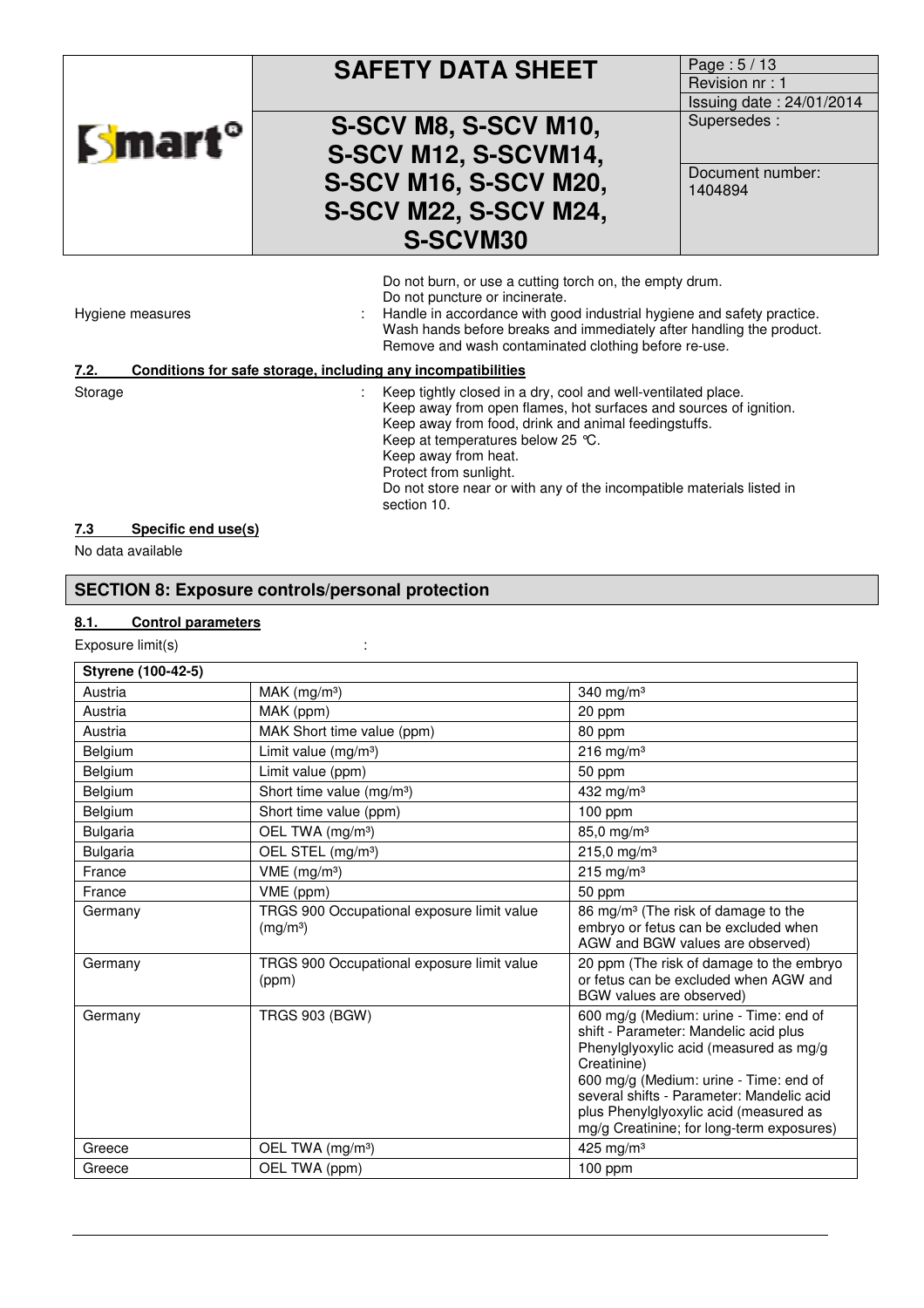# **SAFETY DATA SHEET** Page: 6/13

**S-SCV M8, S-SCV M10, S-SCV M12, S-SCVM14, S-SCV M16, S-SCV M20, S-SCV M22, S-SCV M24, S-SCVM30** 

Smart<sup>o</sup>

Revision nr : 1 Issuing date : 24/01/2014 Supersedes :

Document number: 1404894

| Styrene (100-42-5)                     |                                                         |                                                                      |  |
|----------------------------------------|---------------------------------------------------------|----------------------------------------------------------------------|--|
| Greece                                 | OEL STEL (mg/m <sup>3</sup> )<br>1050 mg/m <sup>3</sup> |                                                                      |  |
| Greece                                 | OEL STEL (ppm)                                          | 250 ppm                                                              |  |
| Italy - Portugal - USA<br><b>ACGIH</b> | ACGIH TWA (ppm)                                         | 20 ppm                                                               |  |
| Italy - Portugal - USA<br><b>ACGIH</b> | ACGIH STEL (ppm)                                        | 40 ppm                                                               |  |
| Latvia                                 | OEL TWA (mg/m <sup>3</sup> )                            | 10 mg/m $3$                                                          |  |
| Spain                                  | VLA-ED (mg/m <sup>3</sup> )                             | 86 mg/m <sup>3</sup> (endocrine disrupter)                           |  |
| Spain                                  | VLA-ED (ppm)                                            | 20 ppm (endocrine disrupter)                                         |  |
| Spain                                  | VLA-EC (mg/m <sup>3</sup> )                             | 172 mg/m <sup>3</sup>                                                |  |
| Spain                                  | VLA-EC (ppm)                                            | 40 ppm                                                               |  |
| Switzerland                            | $VLE$ (mg/m <sup>3</sup> )                              | 170 mg/m $3$                                                         |  |
| Switzerland                            | VLE (ppm)                                               | 40 ppm                                                               |  |
| Switzerland                            | VME (mg/m <sup>3</sup> )                                | 85 mg/m <sup>3</sup>                                                 |  |
| Switzerland                            | VME (ppm)                                               | 20 ppm                                                               |  |
| United Kingdom                         | WEL TWA (mg/m <sup>3</sup> )                            | 430 mg/m <sup>3</sup>                                                |  |
| United Kingdom                         | WEL TWA (ppm)                                           | 100 ppm                                                              |  |
| United Kingdom                         | WEL STEL (mg/m <sup>3</sup> )                           | 1080 mg/m <sup>3</sup>                                               |  |
| United Kingdom                         | WEL STEL (ppm)                                          | 250 ppm                                                              |  |
| <b>Czech Republic</b>                  | Expoziční limity (PEL) (mg/m3)                          | 100 mg/m $3$                                                         |  |
| Denmark                                | 105 mg/m $3$<br>Grænseværdie (kortvarig) (mg/m3)        |                                                                      |  |
| Denmark                                | Grænseværdie (kortvarig) (ppm)                          | 25 ppm                                                               |  |
| Finland                                | HTP-arvo (8h) (mg/m3)                                   | 86 mg/m <sup>3</sup>                                                 |  |
| Finland                                | HTP-arvo (8h) (ppm)<br>20 ppm                           |                                                                      |  |
| Finland                                | HTP-arvo (15 min)<br>430 mg/m <sup>3</sup>              |                                                                      |  |
| Finland                                | HTP-arvo (15 min) (ppm)                                 | 100 ppm                                                              |  |
| Hungary                                | AK-érték<br>50 mg/m $3$                                 |                                                                      |  |
| Hungary                                | CK-érték<br>50 mg/m $3$                                 |                                                                      |  |
| Ireland                                | 85 mg/m <sup>3</sup><br>OEL (8 hours ref) (mg/m3)       |                                                                      |  |
| Ireland                                | OEL (8 hours ref) (ppm)                                 | 20 ppm                                                               |  |
| Ireland                                | OEL (15 min ref) (mg/m3)                                | 170 mg/m <sup>3</sup>                                                |  |
| Ireland                                | OEL (15 min ref) (ppm)                                  | 40 ppm                                                               |  |
| Lithuania                              | IPRV (mg/m3)<br>90 mg/m $3$                             |                                                                      |  |
| Lithuania                              | IPRV (ppm)                                              | 10 ppm (for planning of new facilities or<br>replacing the old ones) |  |
| Lithuania                              | TPRV (mg/m3)                                            | 200 mg/m $3$                                                         |  |
| Lithuania                              | TPRV (ppm)<br>50 ppm                                    |                                                                      |  |
| Norway                                 | Gjennomsnittsverdier (AN) (mg/m3)<br>105 mg/m $3$       |                                                                      |  |
| Norway                                 | Gjennomsnittsverdier (AN) (ppm)<br>25 ppm               |                                                                      |  |
| Norway                                 | Gjennomsnittsverdier (Korttidsverdi) (mg/m3)            | 131,25 mg/m <sup>3</sup>                                             |  |
| Norway                                 | Gjennomsnittsverdier (Korttidsverdi) (ppm)              | 37,5 ppm                                                             |  |
| Poland                                 | NDS (mg/m3)                                             | 50 mg/m $3$                                                          |  |
| Poland                                 | NDSCh (mg/m3)                                           | 200 mg/m <sup>3</sup>                                                |  |
| Romania                                | OEL TWA (mg/m <sup>3</sup> )                            | 50 mg/m $3$                                                          |  |
| Romania                                | OEL TWA (ppm)                                           | 12 ppm                                                               |  |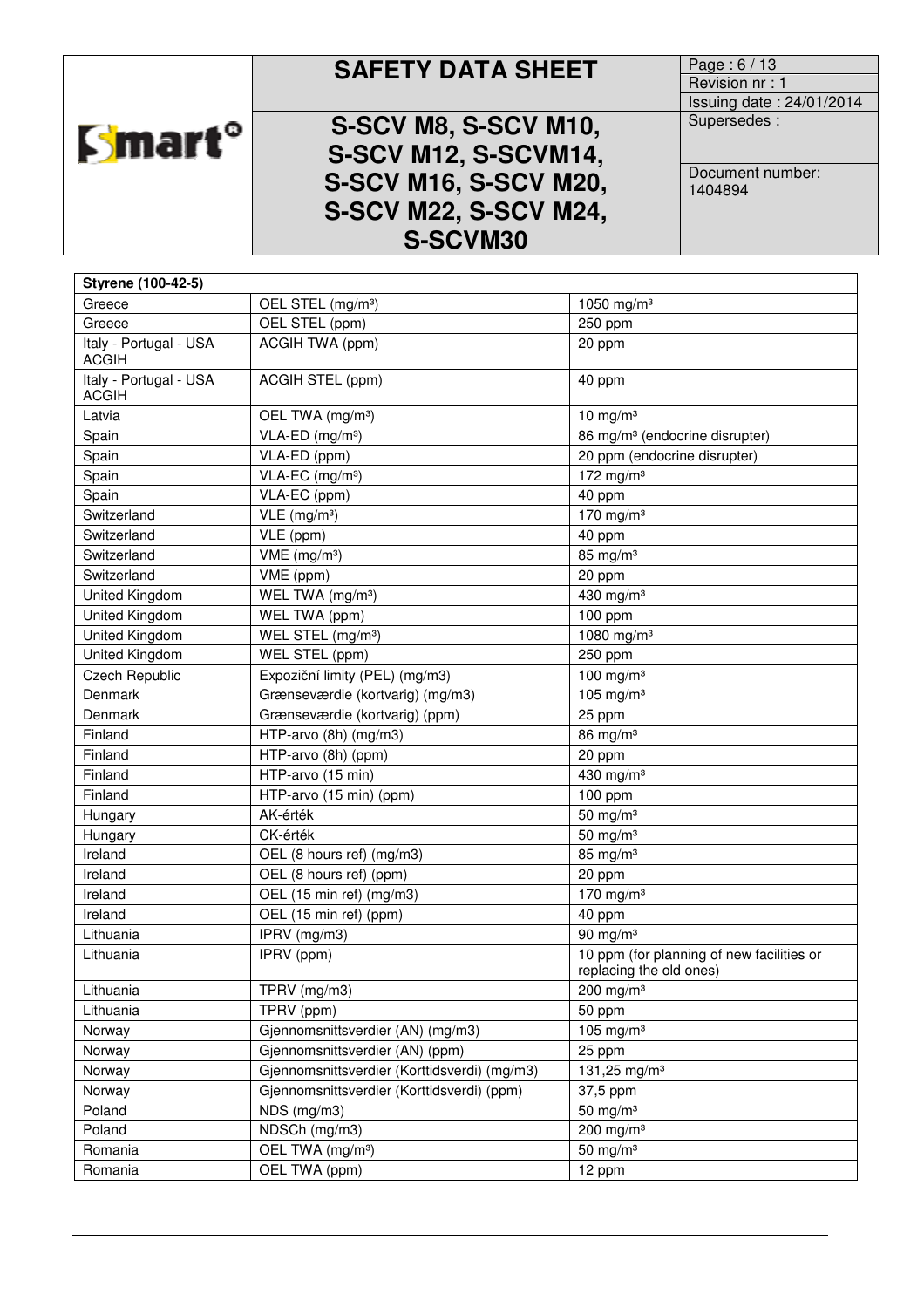|                           | <b>SAFETY DATA SHEET</b>                                                                                                        | Page: 7/13<br>Revision nr: 1<br>Issuing date: 24/01/2014 |
|---------------------------|---------------------------------------------------------------------------------------------------------------------------------|----------------------------------------------------------|
| <b>Smart</b> <sup>o</sup> | S-SCV M8, S-SCV M10,<br>S-SCV M12, S-SCVM14,<br><b>S-SCV M16, S-SCV M20,</b><br><b>S-SCV M22, S-SCV M24,</b><br><b>S-SCVM30</b> | Supersedes:<br>Document number:<br>1404894               |

| Styrene (100-42-5) |                               |              |  |  |
|--------------------|-------------------------------|--------------|--|--|
| Romania            | OEL STEL (mg/m <sup>3</sup> ) | 150 mg/m $3$ |  |  |
| Romania            | OEL STEL (ppm)                | 35 ppm       |  |  |
| Slovakia           | NPHV (priemerná) (mg/m3)      | 86 mg/m $3$  |  |  |
| Slovakia           | NPHV (priemerná) (ppm)        | 20 ppm       |  |  |
| Slovakia           | NPHV (Hraničná) (mg/m3)       | 200 mg/m $3$ |  |  |
| Sweden             | nivågränsvärde (NVG) (mg/m3)  | 43 mg/m $3$  |  |  |
| Sweden             | nivågränsvärde (NVG) (ppm)    | $10$ ppm     |  |  |
| Sweden             | kortidsvärde (KTV) (mg/m3)    | 86 mg/m $3$  |  |  |
| Sweden             | kortidsvärde (KTV) (ppm)      | 20 ppm       |  |  |

Recommended monitoring procedures: : Concentration measurement in air Personal monitoring

## **8.2. Exposure controls**

| Personal protective equipment   | The type of protective equipment must be selected according to the<br>concentration and amount of the dangerous substance at the specific<br>workplace.                                                                                                                                                                                                                                                                                                                                          |
|---------------------------------|--------------------------------------------------------------------------------------------------------------------------------------------------------------------------------------------------------------------------------------------------------------------------------------------------------------------------------------------------------------------------------------------------------------------------------------------------------------------------------------------------|
| Respiratory protection          | In case of insufficient ventilation, wear suitable respiratory equipment.<br>Respirator with a full face mask (EN 136),<br>Respirator with a half face mask (EN 140),<br>Recommended Filter type: A (EN 141).                                                                                                                                                                                                                                                                                    |
| Hand protection                 | Impervious gloves (EN 374). The selection of specific gloves for a<br>specific application and time of use in a working area, should also take<br>into account other factors on the working space, such as (but not<br>limited to): other chemicals that are possibly used, physical<br>requirements (protection against cutting/drilling, skill, thermal<br>protection), and the instructions/specification of the supplier of gloves.<br>Butyl rubber. (EN 374) Break through time : > 120 min |
| Eye protection                  | Safety glasses (EN 166)                                                                                                                                                                                                                                                                                                                                                                                                                                                                          |
| Skin and body protection        | Wear suitable protective clothing.                                                                                                                                                                                                                                                                                                                                                                                                                                                               |
| Thermal hazard protection       | Not required under normal use.                                                                                                                                                                                                                                                                                                                                                                                                                                                                   |
| Engineering control measures    | Use only in area provided with appropriate exhaust ventilation.<br>Take necessary action to avoid static electricity discharge (which might<br>cause ignition of organic vapours).<br>Ensure that eyewash stations and safety showers are close to the<br>workstation location.<br>Organisational measures to prevent /limit releases, dispersion and                                                                                                                                            |
|                                 | exposure<br>See also section 7                                                                                                                                                                                                                                                                                                                                                                                                                                                                   |
| Environmental exposure controls | The product should not be allowed to enter drains, water courses or the<br>soil.                                                                                                                                                                                                                                                                                                                                                                                                                 |
|                                 | Comply with applicable Community environmental protection<br>legislation.                                                                                                                                                                                                                                                                                                                                                                                                                        |

# **SECTION 9: Physical and chemical properties**

## **9.1. Information on basic physical and chemical properties**

Appearance in the capsules in the capsules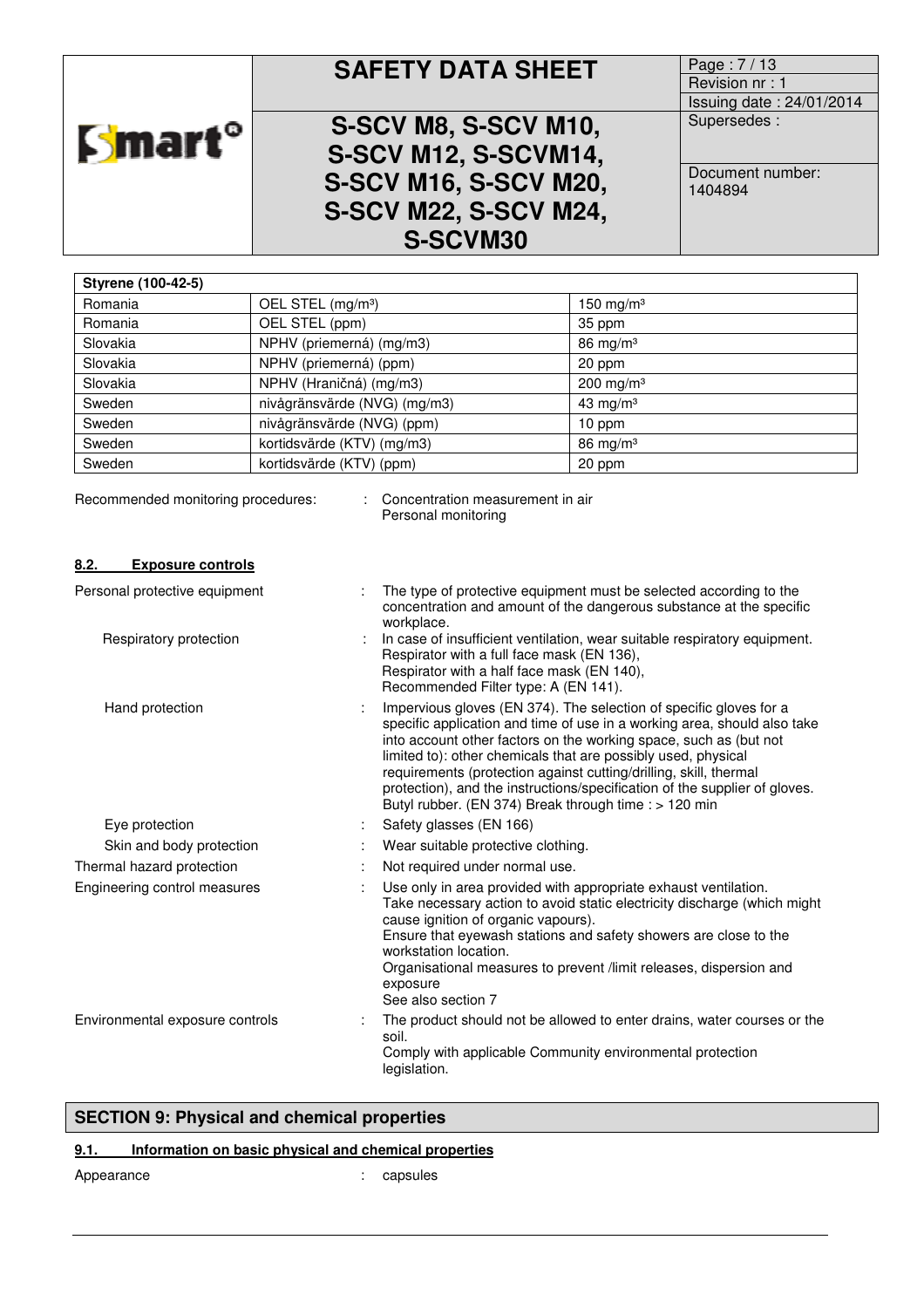| <b>Smart</b> °                                                                                                                  | <b>SAFETY DATA SHEET</b><br>S-SCV M8, S-SCV M10,<br>S-SCV M12, S-SCVM14,<br><b>S-SCV M16, S-SCV M20,</b><br><b>S-SCV M22, S-SCV M24,</b>                                                    | Page: 8 / 13<br>Revision nr: 1<br>Issuing date: 24/01/2014<br>Supersedes:<br>Document number:<br>1404894 |
|---------------------------------------------------------------------------------------------------------------------------------|---------------------------------------------------------------------------------------------------------------------------------------------------------------------------------------------|----------------------------------------------------------------------------------------------------------|
|                                                                                                                                 | S-SCVM30                                                                                                                                                                                    |                                                                                                          |
| Colour<br>Odour<br>pH<br>Melting point/range<br>Boiling point/boiling range                                                     | colourless<br>characteristic<br>No data available<br>No data available<br>No data available                                                                                                 |                                                                                                          |
| Flash point<br>Evaporation rate<br>Flammability (solid, gas)<br><b>Explosion limits</b>                                         | 33 °C resin<br>No data available<br>not applicable<br>No data available                                                                                                                     |                                                                                                          |
| Vapour pressure<br>Vapour density<br>Relative density<br>Water solubility                                                       | No data available<br>No data available<br>No data available<br>Insoluble                                                                                                                    |                                                                                                          |
| Solubility in other solvents<br>Partition coefficient: n-octanol/water<br>Autoignition temperature<br>Decomposition temperature | No data available<br>No data available<br>No data available<br>no data available                                                                                                            |                                                                                                          |
| Viscosity<br><b>Explosive properties</b>                                                                                        | 390 - 490 mPa.s resin<br>not applicable<br>The study does not need to be conducted because there are no<br>chemical groups associated with explosive properties present in the<br>molecule. |                                                                                                          |
| Oxidizing properties                                                                                                            | not applicable<br>The classification procedure needs not to be applied because there are<br>no chemical groups present in the molecule which are associated with<br>oxidising properties.   |                                                                                                          |

#### **9.2. Other information**

No data available

| <b>SECTION 10: Stability and reactivity</b> |                                                                                              |  |  |
|---------------------------------------------|----------------------------------------------------------------------------------------------|--|--|
| 10.1.<br><b>Reactivity</b>                  |                                                                                              |  |  |
| Reactivity                                  | Flammable liquid and vapour.<br>See also section 10.5                                        |  |  |
| 10.2.<br><b>Chemical stability</b>          |                                                                                              |  |  |
| Stability                                   | Stable under normal conditions.                                                              |  |  |
| Possibility of hazardous reactions<br>10.3. |                                                                                              |  |  |
| Hazardous reactions                         | heat :<br>Polymerisation can occur.                                                          |  |  |
| <b>Conditions to avoid</b><br>10.4.         |                                                                                              |  |  |
| Conditions to avoid                         | Keep away from heat and sources of ignition.<br>See also section 7<br>Handling and storage   |  |  |
| Incompatible materials<br>10.5.             |                                                                                              |  |  |
| Incompatible materials                      | Strong oxidizing agents Strong bases Strong acids See also section 7<br>Handling and storage |  |  |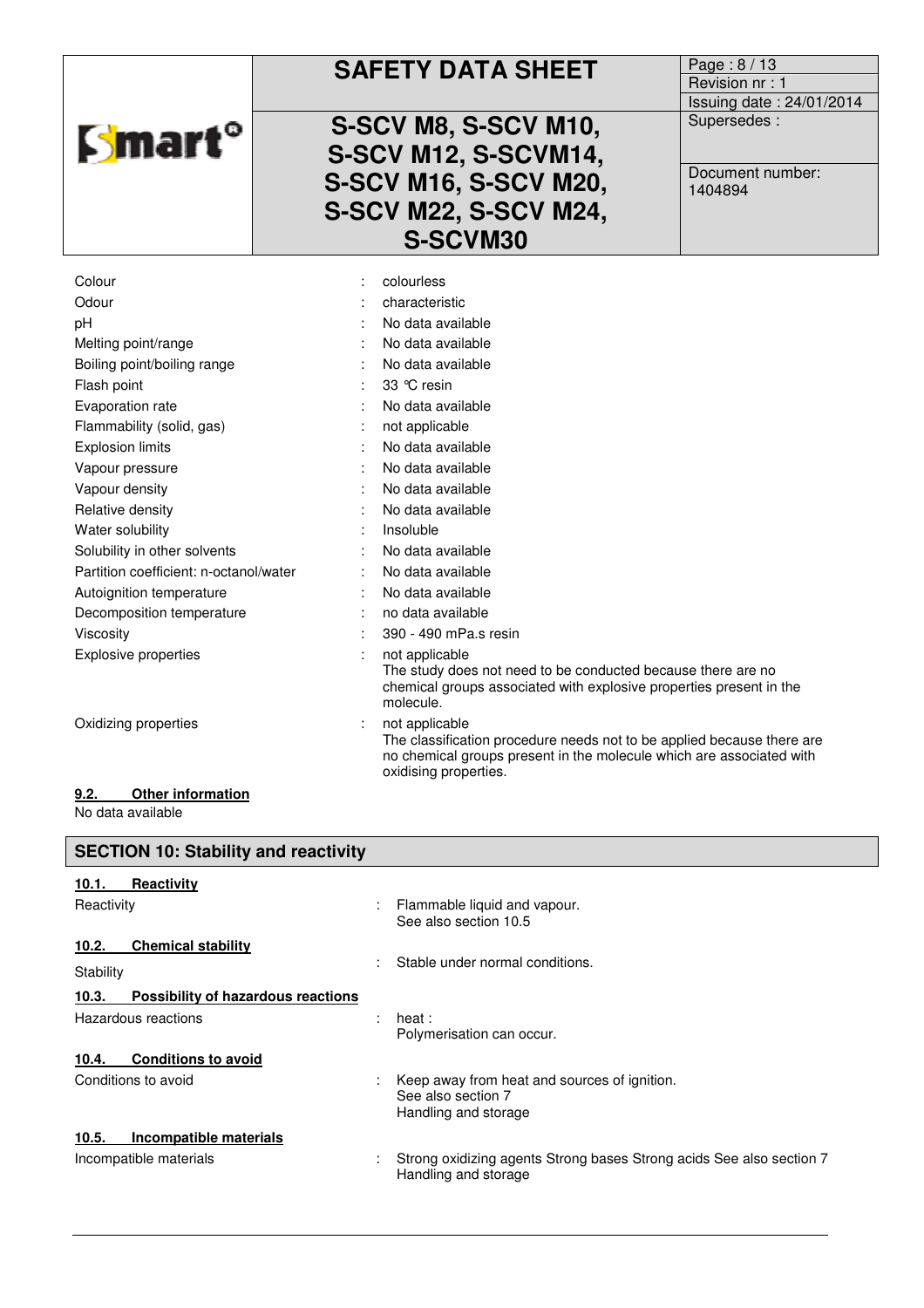|                           | <b>SAFETY DATA SHEET</b>     | Page: 9/13                  |
|---------------------------|------------------------------|-----------------------------|
|                           |                              | Revision nr: 1              |
|                           |                              | Issuing date: 24/01/2014    |
| <b>Smart</b> <sup>o</sup> | S-SCV M8, S-SCV M10,         | Supersedes:                 |
|                           | S-SCV M12, S-SCVM14,         |                             |
|                           | <b>S-SCV M16, S-SCV M20,</b> | Document number:<br>1404894 |
|                           | <b>S-SCV M22, S-SCV M24,</b> |                             |
|                           | S-SCVM30                     |                             |

#### **10.6. Hazardous decomposition products**

Hazardous decomposition products : Burning produces noxious and toxic fumes. (COx).

| <b>SECTION 11: Toxicological information</b>          |                                                                                      |  |  |
|-------------------------------------------------------|--------------------------------------------------------------------------------------|--|--|
| 11.1.<br>Information on toxicological effects         |                                                                                      |  |  |
| Acute toxicity                                        | : Not classified (Based on available data, the classification criteria are not met.) |  |  |
| Skin corrosion/irritation                             | : Causes skin irritation.<br>pH: No data available                                   |  |  |
| Serious eye damage/irritation                         | : Causes serious eye irritation.<br>pH: No data available                            |  |  |
| Respiratory/skin sensitisation                        | : May cause an allergic skin reaction.                                               |  |  |
| Germ cell mutagenicity                                | : Not classified (Based on available data, the classification criteria are not met.) |  |  |
| Carcinogenicity                                       | : Not classified (Based on available data, the classification criteria are not met.) |  |  |
| Reproductive toxicity                                 | : Not classified (Based on available data, the classification criteria are not met.) |  |  |
| Specific target organ toxicity (single<br>exposure)   | : Not classified (Based on available data, the classification criteria are not met.) |  |  |
| Specific target organ toxicity (repeated<br>exposure) | : Causes damage to organs through prolonged or repeated exposure.                    |  |  |
| Aspiration hazard                                     | : Not classified (Based on available data, the classification criteria are not met.) |  |  |
| <b>Further information</b>                            |                                                                                      |  |  |

Symptoms related to the physical, chemical and toxicological characteristics, See section 4.2.

| <b>SECTION 12: Ecological information</b> |                                                                                          |  |  |
|-------------------------------------------|------------------------------------------------------------------------------------------|--|--|
| 12.1.<br><b>Toxicity</b>                  |                                                                                          |  |  |
| Ecotoxicity effects                       | Harmful to aquatic life with long lasting effects.                                       |  |  |
| Styrene (100-42-5)                        |                                                                                          |  |  |
| LC50/96h/fish                             | 3,24 - 4,99 mg/l (Exposure time: 96 h - Species: Pimephales promelas [flow-<br>through]) |  |  |
| EC50/48h/daphnia                          | 3,3 - 7,4 mg/l (Exposure time: 48 h - Species: Daphnia magna)                            |  |  |
| EC50 other aquatic organisms 1            | 1,4 mg/l (Exposure time: 72 h - Species: Pseudokirchneriella subcapitata)                |  |  |
| LC50 fish 2                               | 19,03 - 33,53 mg/l (Exposure time: 96 h - Species: Lepomis macrochirus<br>[static])      |  |  |
| LC50 other aquatic organisms 2            | 500 mg/l Bacteria                                                                        |  |  |
| EC50 other aquatic organisms 2            | 0,72 mg/l (Exposure time: 96 h - Species: Pseudokirchneriella subcapitata)               |  |  |
| NOEC (acute)                              | 44 mg/kg (Exposure time: 14 Days - Species: Eisenia foetida [soil dry<br>weight])        |  |  |
| NOEC (additional information)             | NOEC, Daphnia: 1,01 mg/l (21d)                                                           |  |  |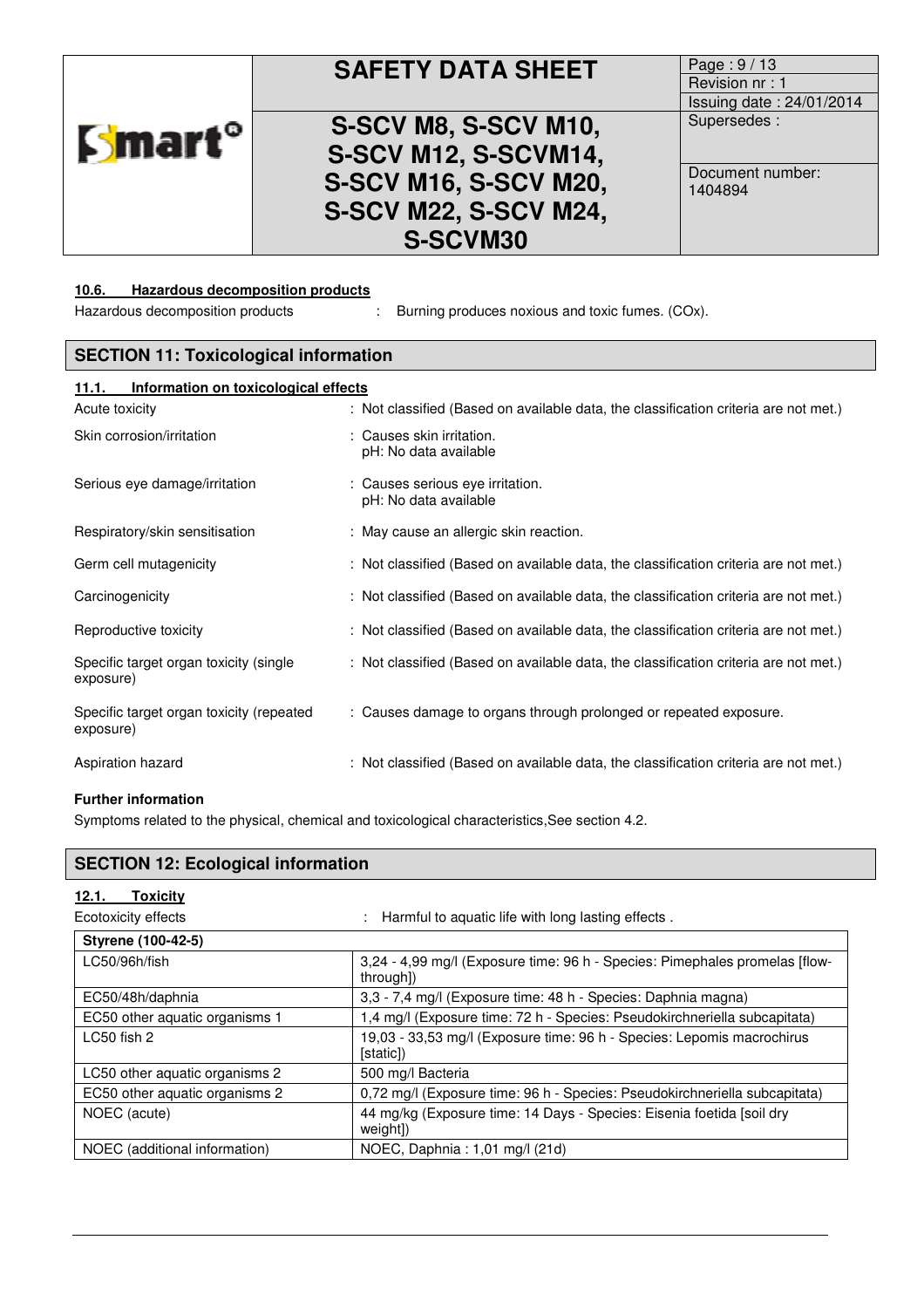|                                                    | <b>SAFETY DATA SHEET</b>           | Page: 10 / 13            |
|----------------------------------------------------|------------------------------------|--------------------------|
|                                                    |                                    | Revision nr: 1           |
|                                                    |                                    | Issuing date: 24/01/2014 |
|                                                    | S-SCV M8, S-SCV M10,               | Supersedes:              |
| <b>Smart</b> °                                     | S-SCV M12, S-SCVM14,               |                          |
|                                                    |                                    | Document number:         |
|                                                    | <b>S-SCV M16, S-SCV M20,</b>       | 1404894                  |
|                                                    | <b>S-SCV M22, S-SCV M24,</b>       |                          |
|                                                    |                                    |                          |
|                                                    | <b>S-SCVM30</b>                    |                          |
| Persistence and degradability<br>12.2.             |                                    |                          |
| Persistence and degradability                      | : no data available                |                          |
| <b>Bioaccumulative potential</b><br>12.3.          |                                    |                          |
| Bioaccumulation                                    | no data available                  |                          |
| Partition coefficient: n-octanol/water             | No data available                  |                          |
| <b>Mobility in soil</b><br>12.4.                   |                                    |                          |
| Mobility                                           | No data available                  |                          |
| <b>Results of PBT and vPvB assessment</b><br>12.5. |                                    |                          |
| PBT/vPvB                                           | This information is not available. |                          |

# **12.6. Other adverse effects**

Further information **interest in the contract of the Contract Contract Contract Contract Contract Contract Contract Contract Contract Contract Contract Contract Contract Contract Contract Contract Contract Contract Contrac** 

# **SECTION 13: Disposal considerations**

#### **13.1. Waste treatment methods**

| Waste from residues / unused products                                           | : Handle with care.<br>See also section 7<br>Handling and storage<br>Do not flush into surface water or sanitary sewer system.<br>Do not let product enter drains.<br>Dispose of in accordance with local regulations.<br>Where possible recycling is preferred to disposal or incineration.<br>Collect and dispose of waste product at an authorised disposal facility. |
|---------------------------------------------------------------------------------|--------------------------------------------------------------------------------------------------------------------------------------------------------------------------------------------------------------------------------------------------------------------------------------------------------------------------------------------------------------------------|
| Contaminated packaging<br>Additional ecological information                     | : In accordance with local and national regulations.<br>: Should not be released into the environment.                                                                                                                                                                                                                                                                   |
| List of suggested waste codes/waste<br>designations in accordance with the EWC: | : Waste codes should be assigned by the user, preferably in discussion with the<br>waste disposal authorities.<br>The following Waste Codes are only suggestions:<br>150110* - packaging containing residues of or contaminated by dangerous<br>substances                                                                                                               |

| <b>SECTION 14: Transport information</b>                     |                                                             |  |
|--------------------------------------------------------------|-------------------------------------------------------------|--|
| UN number<br>14.1.                                           |                                                             |  |
| UN-No.                                                       | :1866                                                       |  |
| UN proper shipping name<br>14.2.                             |                                                             |  |
| Proper shipping name IATA/IMDG                               | $\pm$ IATA : RESIN SOLUTION                                 |  |
| Transport hazard class(es)<br>14.3.                          |                                                             |  |
| 14.3.1. Overland transport                                   |                                                             |  |
| ADR/RID                                                      | : No good of class 3 according to ADR/RID chapter 2.2.3.1.5 |  |
| 14.3.2. Inland waterway transport (ADN)<br>No data available |                                                             |  |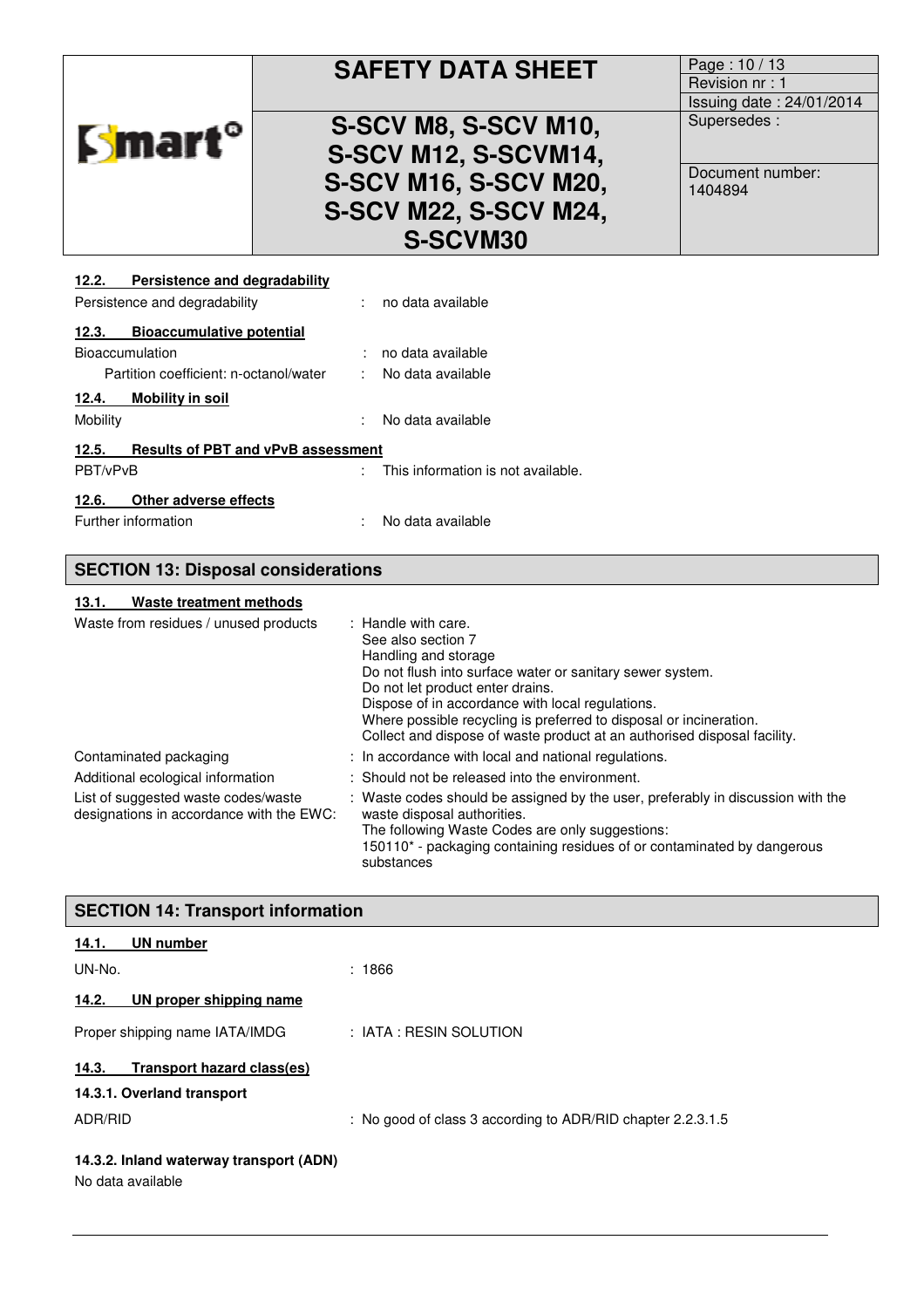|                | <b>SAFETY DATA SHEET</b>                                                                                                 | Page: 11 / 13<br>Revision nr: 1<br>Issuing date: 24/01/2014 |
|----------------|--------------------------------------------------------------------------------------------------------------------------|-------------------------------------------------------------|
| <b>Smart</b> ° | S-SCV M8, S-SCV M10,<br>S-SCV M12, S-SCVM14,<br><b>S-SCV M16, S-SCV M20,</b><br><b>S-SCV M22, S-SCV M24,</b><br>S-SCVM30 | Supersedes:<br>Document number:<br>1404894                  |
|                |                                                                                                                          |                                                             |

## **14.3.3. Transport by sea**

| <b>IMDG</b>                                 | : If shipped by vessel in quantities LESS than 30L, IMDG 2.3.2.5 exception applies: Not<br>regulated as a hazardous material. |  |
|---------------------------------------------|-------------------------------------------------------------------------------------------------------------------------------|--|
|                                             | State on shipping documents: "Transport in accordance with 2.3.2.5 of the IMDG<br>code."                                      |  |
| Class                                       |                                                                                                                               |  |
| <b>Subsidiary Class</b>                     | : IATA : 3 - Flammable liquids                                                                                                |  |
| 14.3.4. Air transport                       |                                                                                                                               |  |
| Class                                       |                                                                                                                               |  |
| <b>Subsidiary Class</b>                     | : IATA : 3 - Flammable liquids                                                                                                |  |
| Packing group<br>14.4.                      |                                                                                                                               |  |
| Packing group                               | : III                                                                                                                         |  |
| <b>Environmental hazards</b><br>14.5.       |                                                                                                                               |  |
| Other information                           | : No supplementary information available.                                                                                     |  |
| <b>Special precautions for user</b><br>14.6 |                                                                                                                               |  |
| No data available                           |                                                                                                                               |  |
| 14.7                                        | Transport in bulk according to Annex II of MARPOL 73/78 and the IBC Code                                                      |  |

No data available

# **SECTION 15: Regulatory information**

# **15.1. Safety, health and environmental regulations/legislation specific for the substance or mixture**

# **15.1.1. EU-Regulations**

| Restrictions on use                                                                                                                                                                                                                                          |                                                                                                                                                                         |
|--------------------------------------------------------------------------------------------------------------------------------------------------------------------------------------------------------------------------------------------------------------|-------------------------------------------------------------------------------------------------------------------------------------------------------------------------|
| 3. Liquid substances or mixtures, which are<br>regarded as dangerous according to the definitions<br>in Council Directive 67/548/EEC and Directive<br>1999/45/EC.                                                                                            | : Styrene - 1,1'-(p-tolylimino) dipropan-2-ol                                                                                                                           |
| 40. Substances meeting the criteria of flammability in<br>Directive 67/548/EEC and classified as flammable,<br>highly flammable or extremely flammable regardless<br>of whether they appear in Part 3 of Annex VI to<br>Regulation (EC) No 1272/2008 or not. | : Styrene                                                                                                                                                               |
| This product contains an ingredient according to the<br>candidate list of Annex XIV of the REACH<br>Regulation 1907/2006/EC.                                                                                                                                 | : none                                                                                                                                                                  |
| Authorisations                                                                                                                                                                                                                                               | : Not applicable                                                                                                                                                        |
| Special rules on packaging                                                                                                                                                                                                                                   | : Tactile warning of danger (EN/ISO 11683)                                                                                                                              |
| 15.1.2. National regulations                                                                                                                                                                                                                                 |                                                                                                                                                                         |
| DE: WGK<br>DE: German storage class (LGK)<br>DE: Risk classification according to VbF<br>FR : Installations classées                                                                                                                                         | $\therefore$ 2<br>: LGK 3 - Flammable liquid materials (Flashpoint $<$ 55 °C)<br>: A II - Liquids with a flashpoint between 21 $\degree$ C and 55 $\degree$ C<br>: 143X |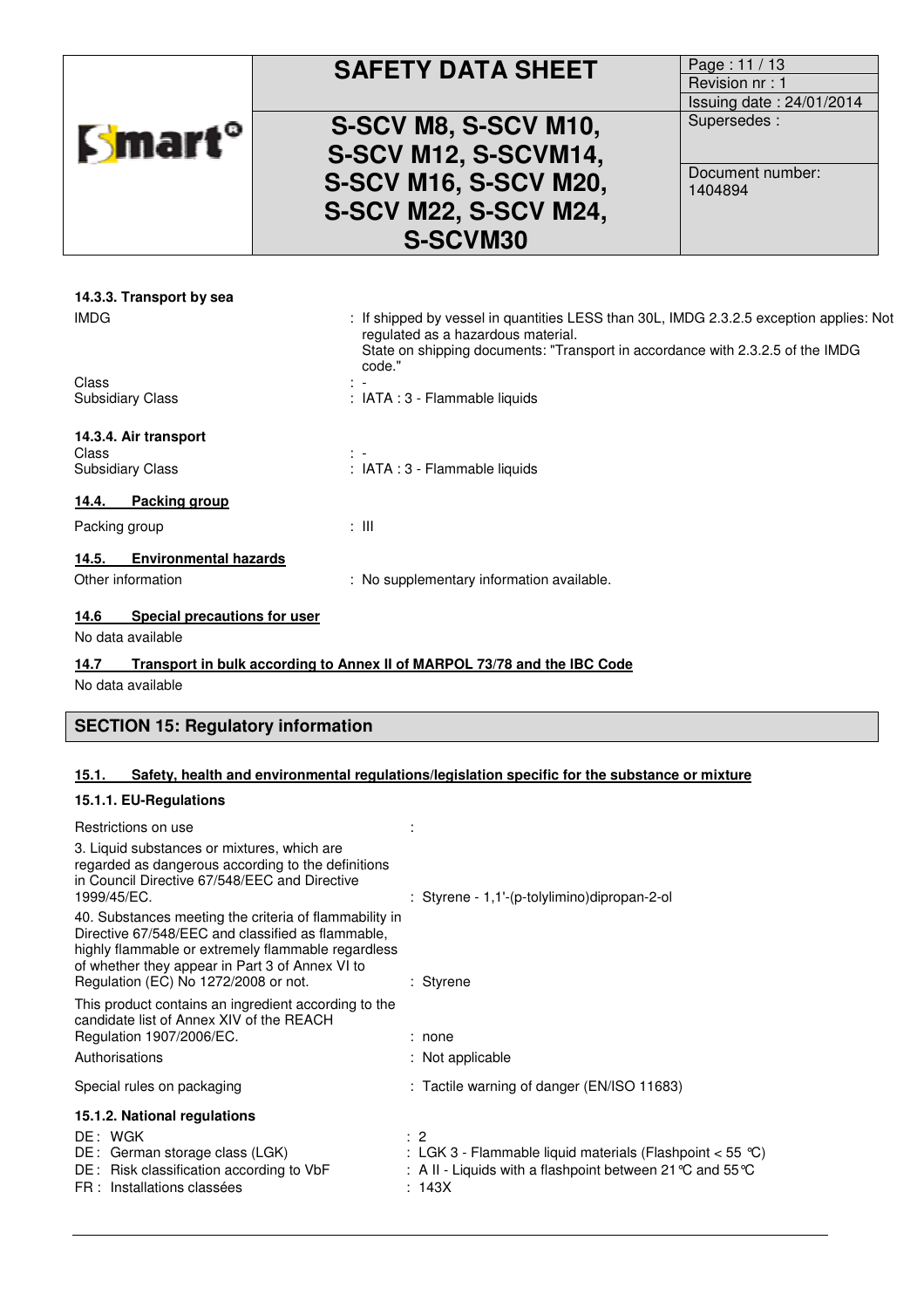|                | <b>SAFETY DATA SHEET</b>                                                                                                 | Page: 12/13<br>Revision nr: 1<br>Issuing date: 24/01/2014 |
|----------------|--------------------------------------------------------------------------------------------------------------------------|-----------------------------------------------------------|
| <b>Smart</b> ° | S-SCV M8, S-SCV M10,<br>S-SCV M12, S-SCVM14,<br>S-SCV M16, S-SCV M20,<br><b>S-SCV M22, S-SCV M24,</b><br><b>S-SCVM30</b> | Supersedes:<br>Document number:<br>1404894                |

## **15.2. Chemical safety assessment**

Chemical Safety Assessment : For the following substances of this mixture a chemical safety assessment has been carried out: Styrene

Dibenzoyl peroxide

## **SECTION 16: Other information**

| Full text of R-, H- and EUH-phrases: |                                                                                         |
|--------------------------------------|-----------------------------------------------------------------------------------------|
| Acute Tox. 2 (Oral)                  | : Acute toxicity Category 2                                                             |
| Acute Tox. 4 (Inhalation:dust, mist) | : Acute toxicity Category 4                                                             |
| Aquatic Acute 1                      | : Hazardous to the aquatic environment - Aquatic Acute 1                                |
| Aquatic Chronic 3                    | : Hazardous to the aquatic environment - chronic hazard category 3                      |
| Asp. Tox. 1                          | : Aspiration hazard Category 1                                                          |
| Eye Dam. 1                           | : Serious eye damage/eye irritation Category 1                                          |
| Eye Irrit. 2                         | : Serious eye damage/eye irritation Category 2                                          |
| Flam. Liq. 3                         | : Flammable liquids Category 3                                                          |
| Org. Perox. B                        | : Organic peroxide Category B                                                           |
| Skin Irrit. 2                        | : skin corrosion/irritation Category 2                                                  |
| Skin Sens. 1                         | : Skin sensitisation, hazard category 1                                                 |
| STOT RE1                             | : Specific target organ toxicity (repeated exposure) Category 1                         |
| STOT SE 3                            | Specific target organ toxicity (single exposure) Category 3                             |
| H <sub>226</sub>                     | : Flammable liquid and vapour.                                                          |
| H <sub>241</sub>                     | : Heating may cause a fire or explosion.                                                |
| H300                                 | : Fatal if swallowed.                                                                   |
| H304                                 | : May be fatal if swallowed and enters airways.                                         |
| H315                                 | : Causes skin irritation.                                                               |
| H317                                 | : May cause an allergic skin reaction.                                                  |
| H318                                 | : Causes serious eye damage.                                                            |
| H319                                 | : Causes serious eye irritation.                                                        |
| H332                                 | : Harmful if inhaled.                                                                   |
| H335                                 | : May cause respiratory irritation.                                                     |
| H372                                 | : Causes damage to organs through prolonged or repeated exposure.                       |
| H400                                 | : Very toxic to aquatic life.                                                           |
| H412                                 | : Harmful to aquatic life with long lasting effects.                                    |
| R <sub>10</sub>                      | : Flammable.                                                                            |
| R <sub>20</sub>                      | : Harmful by inhalation.                                                                |
| R <sub>25</sub>                      | : Toxic if swallowed.                                                                   |
| R <sub>3</sub>                       | : Extreme risk of explosion by shock, friction, fire or other sources of ignition.      |
| R <sub>36</sub>                      | : Irritating to eyes.                                                                   |
| R36/37/38                            | : Irritating to eyes, respiratory system and skin.                                      |
| R41                                  | : Risk of serious damage to eyes.                                                       |
| R43                                  | : May cause sensitisation by skin contact.                                              |
| R48/20                               | : Harmful: danger of serious damage to health by prolonged exposure through inhalation. |
| R50/53                               | : Very toxic to aquatic organisms, may cause long-term adverse effects in the aquatic   |
|                                      | environment.                                                                            |
| R52/53                               | : Harmful to aquatic organisms, may cause long-term adverse effects in the aquatic      |
|                                      | environment.                                                                            |
| R65                                  | : Harmful: may cause lung damage if swallowed.                                          |
| R7                                   | : May cause fire.                                                                       |
| Е                                    | : Explosive                                                                             |
| N                                    | : Dangerous for the environment                                                         |
| O                                    | : oxidizing                                                                             |
|                                      |                                                                                         |